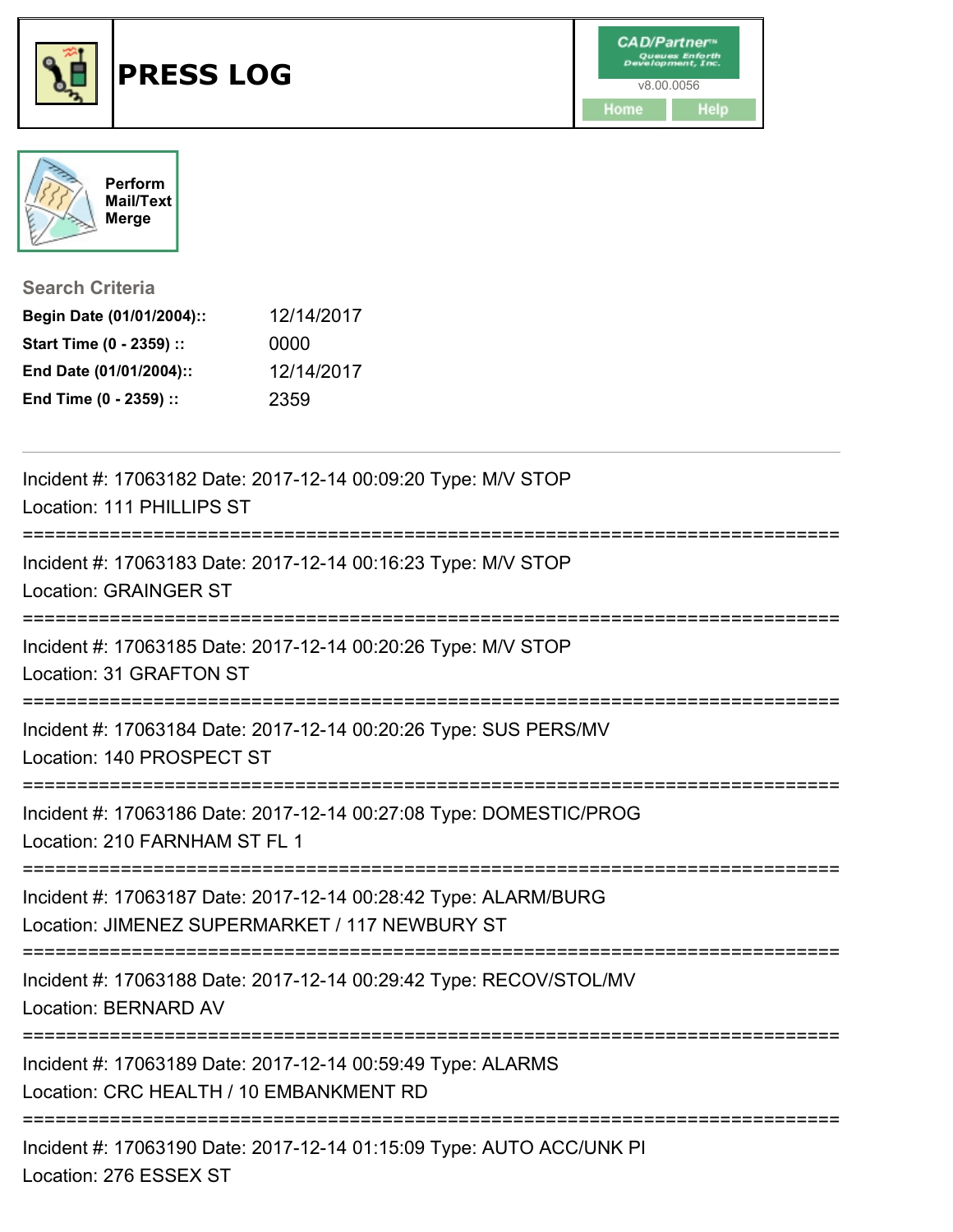| Incident #: 17063191 Date: 2017-12-14 01:18:22 Type: SUS PERS/MV<br>Location: 31 S BOWDOIN ST                            |
|--------------------------------------------------------------------------------------------------------------------------|
| Incident #: 17063192 Date: 2017-12-14 02:01:27 Type: M/V STOP<br>Location: HOWARD ST & PLEASANT ST                       |
| Incident #: 17063193 Date: 2017-12-14 02:02:46 Type: M/V STOP<br>Location: ANDOVER ST & WINTHROP AV                      |
| Incident #: 17063194 Date: 2017-12-14 02:19:21 Type: M/V STOP<br>Location: ERVING AV & ROBINSON CT                       |
| Incident #: 17063195 Date: 2017-12-14 02:19:59 Type: M/V STOP<br>Location: FOSTER ST & SALEM ST                          |
| Incident #: 17063196 Date: 2017-12-14 02:31:11 Type: M/V STOP<br>Location: HAVERHILL ST & NEWBURY ST                     |
| Incident #: 17063197 Date: 2017-12-14 02:41:20 Type: M/V STOP<br>Location: ANDOVER ST & S BROADWAY                       |
| Incident #: 17063198 Date: 2017-12-14 02:43:03 Type: ALARMS<br>Location: BALI'S RESTURANT / 59 ESSEX ST                  |
| Incident #: 17063199 Date: 2017-12-14 03:05:54 Type: ALARMS<br>Location: CRC HEALTH / 10 EMBANKMENT RD                   |
| Incident #: 17063200 Date: 2017-12-14 03:19:34 Type: M/V STOP<br>Location: COLONIAL RD & MARLBOUROUGH                    |
| ==============================<br>Incident #: 17063201 Date: 2017-12-14 03:26:02 Type: M/V STOP<br>Location: 50 BROADWAY |
| Incident #: 17063202 Date: 2017-12-14 03:36:35 Type: SHOTS FIRED<br>Location: 71 SPRINGFIELD ST                          |
| Incident #: 17063203 Date: 2017-12-14 03:45:32 Type: SUS PERS/MV<br>Location: 23 SPRINGFIELD ST                          |
| Incident #: 17063204 Date: 2017-12-14 04:12:44 Type: LOUD NOISE<br>Location: 71 BERKELEY ST #1                           |

===========================================================================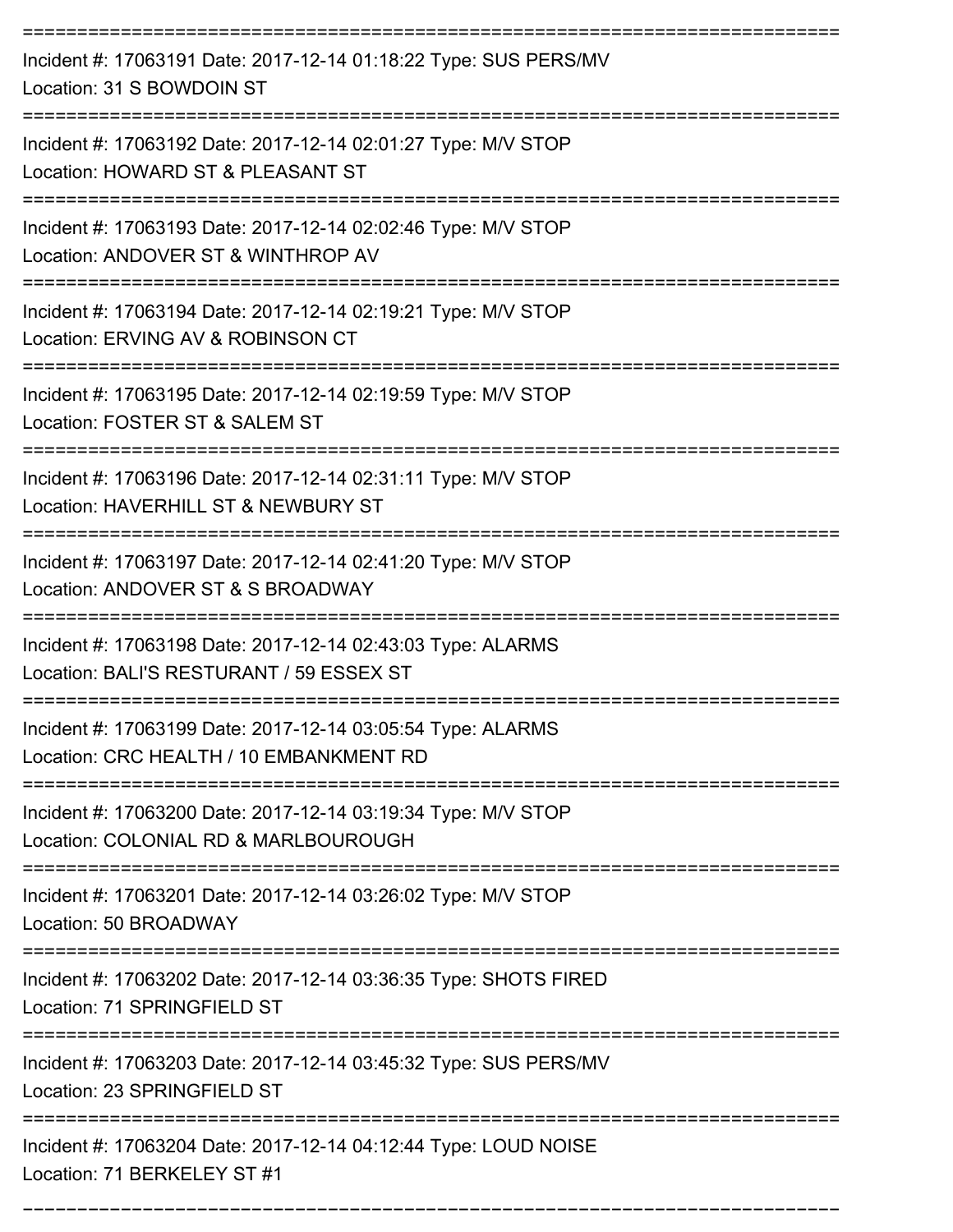| Location: 5 FARNHAM #B                                                                                                                         |
|------------------------------------------------------------------------------------------------------------------------------------------------|
| Incident #: 17063206 Date: 2017-12-14 04:58:17 Type: M/V STOP<br>Location: BROADWAY & HAVERHILL ST<br>===================================      |
| Incident #: 17063207 Date: 2017-12-14 05:10:14 Type: M/V STOP<br>Location: FRANKLIN ST & HAVERHILL ST                                          |
| Incident #: 17063208 Date: 2017-12-14 05:44:48 Type: B&E/MV/PAST<br>Location: 23 SUMMER ST                                                     |
| Incident #: 17063209 Date: 2017-12-14 06:05:13 Type: SUS PERS/MV<br>Location: 10 EMBANKMENT RD                                                 |
| Incident #: 17063210 Date: 2017-12-14 06:10:26 Type: ALARM/BURG<br>Location: ABEL WOMACK / 1 INTERNATIONAL WY<br>============================= |
| Incident #: 17063211 Date: 2017-12-14 06:58:19 Type: ALARMS<br>Location: THE TAVERN ON MERRIMACK / 275 MERRIMACK ST                            |
| Incident #: 17063212 Date: 2017-12-14 07:01:27 Type: PARK & WALK<br>Location: BROADWAY & HAVERHILL ST                                          |
| Incident #: 17063213 Date: 2017-12-14 07:40:12 Type: AUTO ACC/NO PI<br>Location: 80 FOSTER ST                                                  |
| Incident #: 17063214 Date: 2017-12-14 08:07:23 Type: DISTURBANCE<br>Location: 468 N CANAL ST                                                   |
| Incident #: 17063215 Date: 2017-12-14 08:29:12 Type: M/V STOP<br>Location: BROADWAY & WATER ST                                                 |
| Incident #: 17063216 Date: 2017-12-14 08:37:45 Type: CHILD ABUSE<br>Location: 184 SARATOGA ST FL 1                                             |
| Incident #: 17063217 Date: 2017-12-14 09:21:23 Type: PARK & WALK<br>Location: BRADFORD ST & BROADWAY                                           |
| .---------------------------<br>Incident #: 17063218 Date: 2017-12-14 09:26:56 Type: M/V STOP<br>Location: 64 OSGOOD ST                        |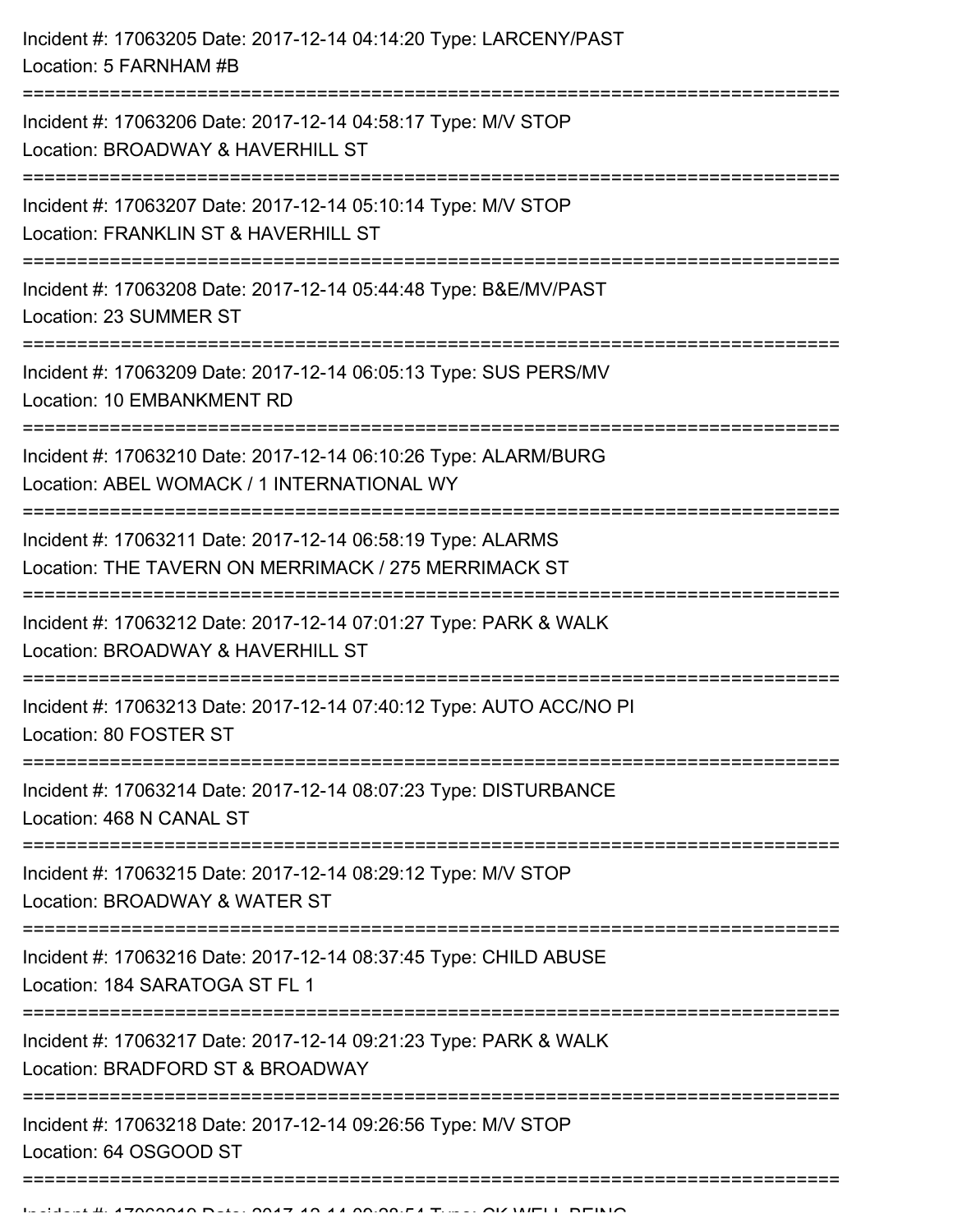Location: 112 MT VERNON ST

| Incident #: 17063220 Date: 2017-12-14 09:37:58 Type: CK WELL BEING<br>Location: FRANKLIN ST & HAVERHILL ST    |
|---------------------------------------------------------------------------------------------------------------|
| Incident #: 17063221 Date: 2017-12-14 09:51:37 Type: ALARM/BURG<br>Location: RESD; RON HAYES / 97 WOODLAND ST |
| Incident #: 17063222 Date: 2017-12-14 09:55:59 Type: INVESTIGATION<br>Location: 92 BROADWAY                   |
| Incident #: 17063223 Date: 2017-12-14 10:02:29 Type: STOLEN PROP<br>Location: 46 SAUNDERS ST                  |
| Incident #: 17063224 Date: 2017-12-14 10:08:50 Type: M/V STOP<br>Location: AMESBURY ST & METHUEN ST           |
| Incident #: 17063225 Date: 2017-12-14 10:09:52 Type: M/V STOP<br>Location: AMESBURY ST & METHUEN ST           |
| Incident #: 17063226 Date: 2017-12-14 10:37:42 Type: STOLEN PROP<br>Location: LOAN USA / 92 BROADWAY          |
| Incident #: 17063227 Date: 2017-12-14 10:43:32 Type: MV/BLOCKING<br>Location: 153 GARDEN ST                   |
| Incident #: 17063228 Date: 2017-12-14 11:02:07 Type: TRESPASSING<br>Location: 48 BOXFORD ST                   |
| Incident #: 17063229 Date: 2017-12-14 11:07:15 Type: M/V STOP<br>Location: HAVERHILL ST & LAWRENCE ST         |
| Incident #: 17063231 Date: 2017-12-14 11:11:01 Type: SUS PERS/MV<br>Location: 248 BROADWAY                    |
| Incident #: 17063230 Date: 2017-12-14 11:11:27 Type: AUTO ACC/UNK PI<br>Location: LOWELL ST & OXFORD ST       |
| Incident #: 17063232 Date: 2017-12-14 11:18:11 Type: DISTURBANCE<br>Location: 66 EUTAW ST #1 FL 1             |
| Incident #: 17063233 Date: 2017-12-14 11:21:50 Type: STOLEN PROP                                              |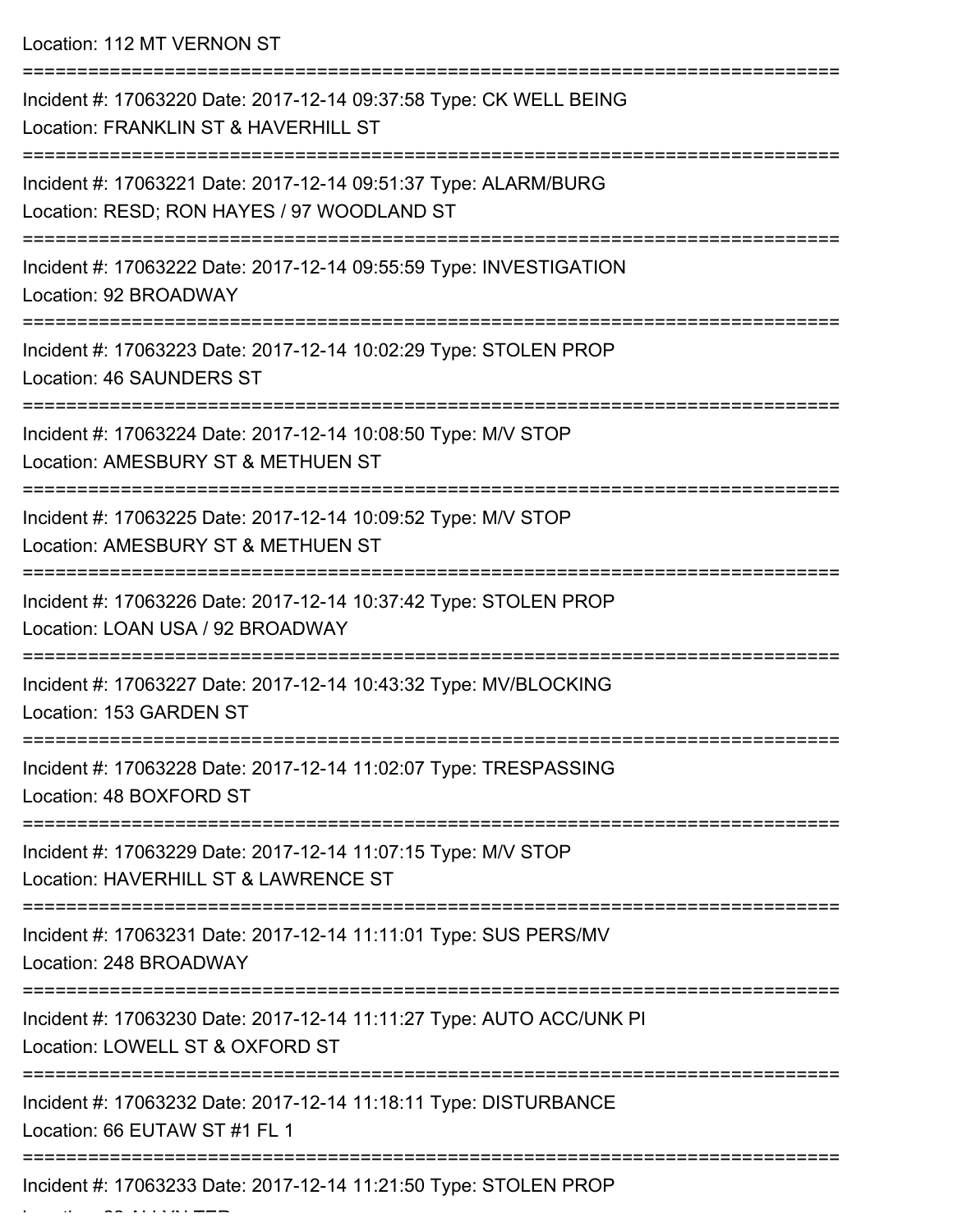| Incident #: 17063234 Date: 2017-12-14 11:22:48 Type: MV/BLOCKING<br>Location: 10 INMAN ST                                                                                         |
|-----------------------------------------------------------------------------------------------------------------------------------------------------------------------------------|
| Incident #: 17063235 Date: 2017-12-14 11:34:46 Type: INVEST CONT<br>Location: 11 SARATOGA ST                                                                                      |
| Incident #: 17063236 Date: 2017-12-14 11:40:20 Type: M/V STOP<br>Location: 293 LOWELL ST                                                                                          |
| Incident #: 17063237 Date: 2017-12-14 11:46:06 Type: AUTO ACC/NO PI<br>Location: S UNION ST & WINTHROP AV                                                                         |
| Incident #: 17063238 Date: 2017-12-14 11:50:42 Type: DRUG VIO<br>Location: 2 MUSEUM SQ #2 FL 2                                                                                    |
| Incident #: 17063239 Date: 2017-12-14 12:08:52 Type: SUS PERS/MV<br>Location: 102 BAILEY ST                                                                                       |
| Incident #: 17063240 Date: 2017-12-14 12:15:13 Type: M/V STOP<br>Location: 205 BROADWAY                                                                                           |
| Incident #: 17063241 Date: 2017-12-14 12:23:25 Type: M/V STOP<br>Location: 154 MARGIN ST                                                                                          |
| Incident #: 17063242 Date: 2017-12-14 12:25:19 Type: MV/BLOCKING<br>Location: 439 HOWARD ST                                                                                       |
| --------------------------------------<br>=========================<br>Incident #: 17063243 Date: 2017-12-14 12:34:49 Type: AUTO ACC/NO PI<br>Location: MERRIMACK ST & S UNION ST |
| Incident #: 17063244 Date: 2017-12-14 12:49:49 Type: M/V STOP<br>Location: 287 ESSEX ST                                                                                           |
| ============================<br>Incident #: 17063245 Date: 2017-12-14 13:02:37 Type: HIT & RUN M/V<br>Location: 145 LAWRENCE ST                                                   |
| Incident #: 17063246 Date: 2017-12-14 13:08:50 Type: NOTIFICATION<br>Location: 35 RIDGEWOOD CIR                                                                                   |
| Incident #: 17063249 Date: 2017-12-14 13:08:52 Type: MEDIC SUPPORT<br>Location: 7 WARREN ST                                                                                       |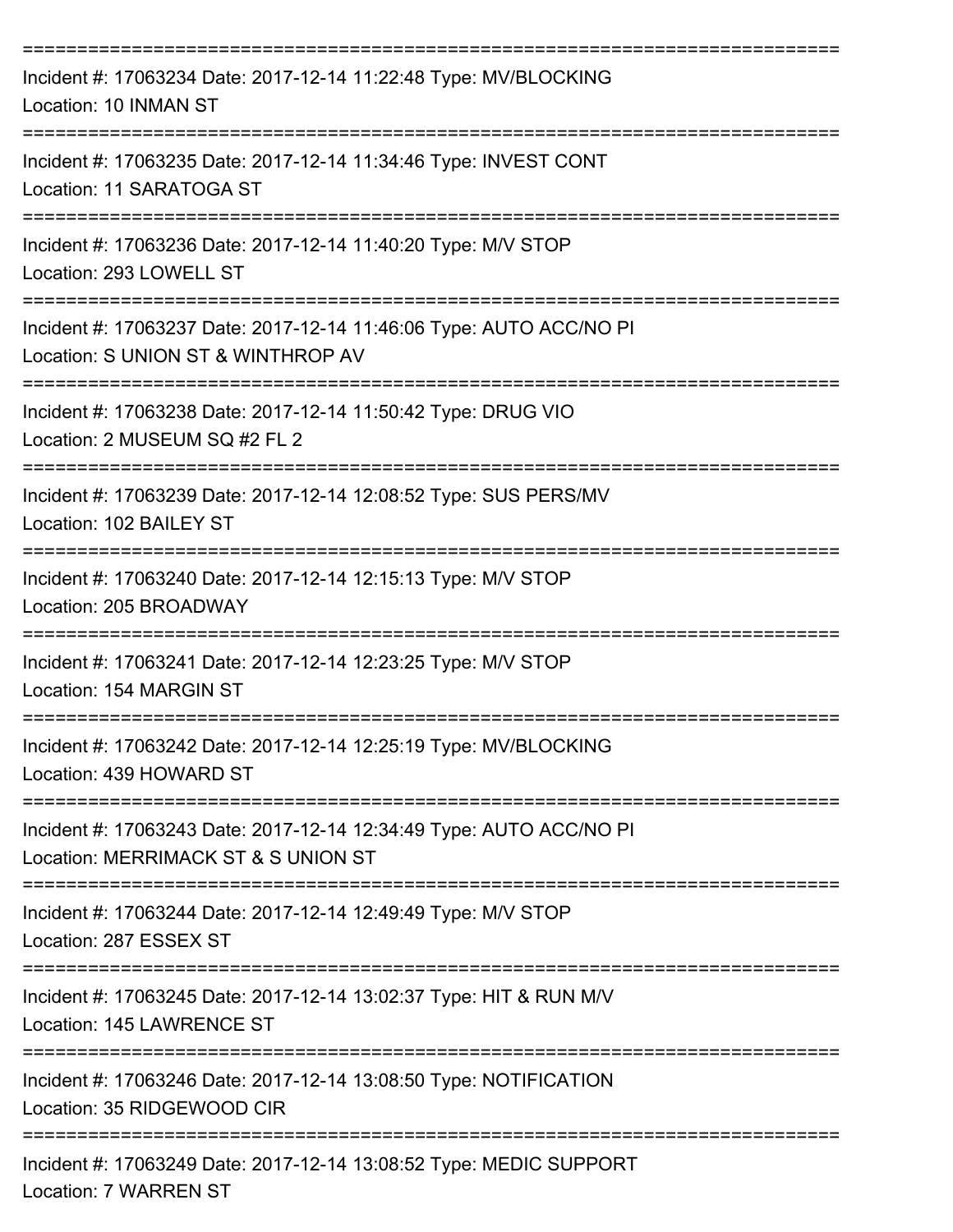| Incident #: 17063247 Date: 2017-12-14 13:11:59 Type: SUS PERS/MV<br>Location: 24 CRESTSHIRE DR                                                 |
|------------------------------------------------------------------------------------------------------------------------------------------------|
| Incident #: 17063248 Date: 2017-12-14 13:13:09 Type: M/V STOP<br>Location: 325 ESSEX ST                                                        |
| Incident #: 17063250 Date: 2017-12-14 13:52:36 Type: DISTURBANCE<br>Location: 374 AMES ST                                                      |
| Incident #: 17063251 Date: 2017-12-14 13:57:25 Type: DOMESTIC/PROG<br>Location: 481 S BROADWAY #23 FL 3                                        |
| Incident #: 17063252 Date: 2017-12-14 14:12:34 Type: AUTO ACC/NO PI<br>Location: LOWELL ST & MARGIN ST                                         |
| Incident #: 17063253 Date: 2017-12-14 14:24:31 Type: EXTRA SURVEIL<br>Location: GUILMETTE SCHOOL / 80 BODWELL ST                               |
| Incident #: 17063254 Date: 2017-12-14 14:31:29 Type: SUS PERS/MV<br>Location: 69 WINTHROP AV                                                   |
| Incident #: 17063255 Date: 2017-12-14 14:34:42 Type: M/V STOP<br>Location: BROADWAY & TREMONT ST                                               |
| Incident #: 17063256 Date: 2017-12-14 14:41:42 Type: NOISE ORD<br>Location: 20 PEARL ST                                                        |
| Incident #: 17063257 Date: 2017-12-14 14:47:11 Type: E911 HANGUP<br>Location: 149 HAVERHILL ST                                                 |
| Incident #: 17063258 Date: 2017-12-14 14:56:33 Type: DRUG VIO<br>Location: 594 ANDOVER ST                                                      |
| Incident #: 17063259 Date: 2017-12-14 14:58:12 Type: DISTURBANCE<br>Location: 280 MERRIMACK ST<br>--------------------<br>____________________ |
| Incident #: 17063260 Date: 2017-12-14 14:59:07 Type: NOISE ORD<br>Location: 135 ESSEX ST                                                       |
| Incident #: 17063261 Date: 2017-12-14 15:02:19 Type: CK WELL BEING<br>Location: 293 JACKSON ST                                                 |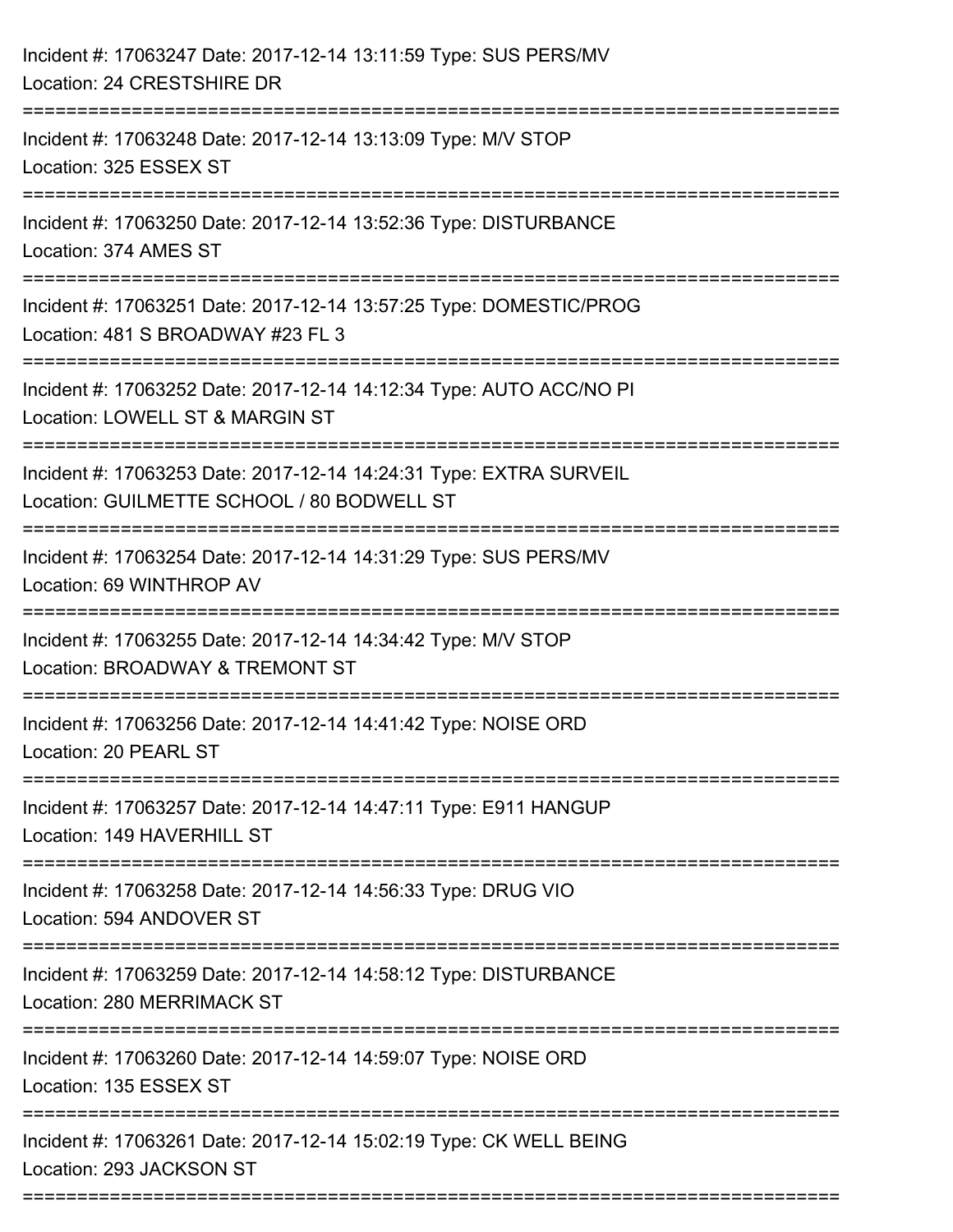| Incident #: 17063262 Date: 2017-12-14 15:18:38 Type: UNWANTEDGUEST<br>Location: MCDONALDS / 50 BROADWAY                          |
|----------------------------------------------------------------------------------------------------------------------------------|
| Incident #: 17063263 Date: 2017-12-14 15:24:27 Type: GENERAL SERV<br>Location: 39 BROOKFIELD ST FL 1                             |
| Incident #: 17063264 Date: 2017-12-14 15:28:01 Type: GENERAL SERV<br>Location: CITY HALL / 200 COMMON ST                         |
| Incident #: 17063265 Date: 2017-12-14 15:35:20 Type: M/V STOP<br>Location: MERRIMACK ST & S BROADWAY                             |
| Incident #: 17063266 Date: 2017-12-14 15:39:27 Type: AUTO ACC/NO PI<br>Location: 643 BROADWAY                                    |
| Incident #: 17063267 Date: 2017-12-14 15:53:47 Type: SUS PERS/MV<br>Location: 87 TOWER HILL ST                                   |
| Incident #: 17063268 Date: 2017-12-14 15:59:49 Type: ALARM/BURG<br>Location: CSI / 78 STATE ST                                   |
| Incident #: 17063269 Date: 2017-12-14 16:01:35 Type: M/V STOP<br>Location: 79 NESMITH ST                                         |
| Incident #: 17063270 Date: 2017-12-14 16:04:04 Type: UNWANTEDGUEST<br>Location: DENTAL / 205 BROADWAY                            |
| Incident #: 17063272 Date: 2017-12-14 16:11:20 Type: MEDIC SUPPORT<br>Location: 18 MAGINNIS AV                                   |
| Incident #: 17063271 Date: 2017-12-14 16:11:52 Type: ANIMAL COMPL<br>Location: 161-163 BOXFORD ST                                |
| Incident #: 17063273 Date: 2017-12-14 16:28:21 Type: DRUG VIO<br>Location: BROADWAY & HAVERHILL ST                               |
| Incident #: 17063274 Date: 2017-12-14 16:34:34 Type: HIT & RUN M/V<br>Location: GREATER LAWRENCE FAM.HLTH.CTR. / 34 HAVERHILL ST |
| Incident #: 17063275 Date: 2017-12-14 16:58:07 Type: ALARM/BURG<br>Location: SANTIAGO REYES / 7 WOODLAND ST                      |
|                                                                                                                                  |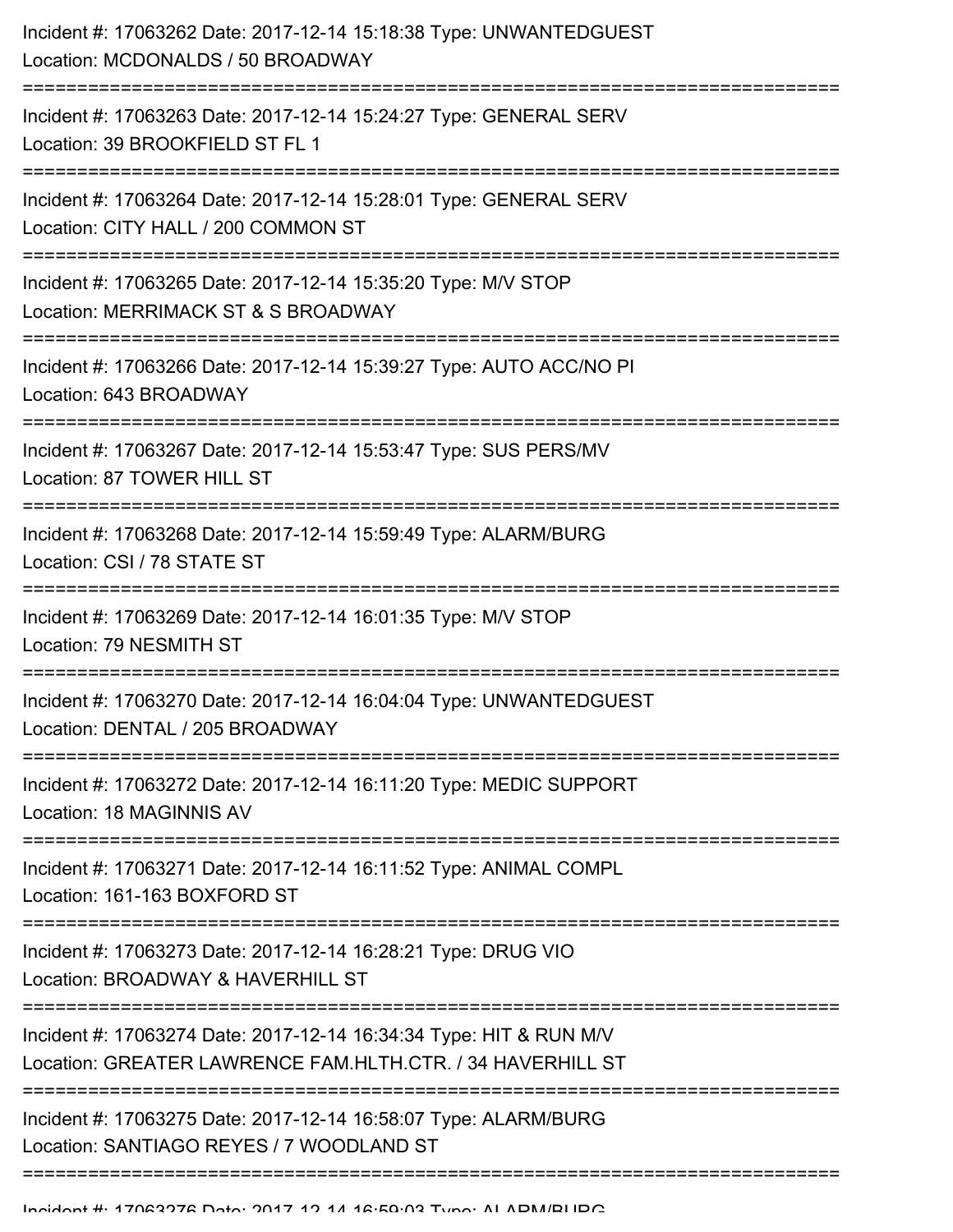Location: 535 MT VERNON ST

| Incident #: 17063277 Date: 2017-12-14 17:05:58 Type: M/V STOP<br>Location: BROADWAY & LOWELL ST           |
|-----------------------------------------------------------------------------------------------------------|
| Incident #: 17063278 Date: 2017-12-14 17:11:13 Type: IDENTITY THEFT<br>Location: WALK IN / 137 BOXFORD ST |
| Incident #: 17063279 Date: 2017-12-14 17:12:10 Type: M/V STOP<br>Location: FRANKLIN ST & LOWELL ST        |
| Incident #: 17063280 Date: 2017-12-14 17:17:05 Type: M/V STOP<br>Location: BROADWAY & LOWELL ST           |
| Incident #: 17063281 Date: 2017-12-14 17:22:04 Type: M/V STOP<br>Location: FRANKLIN ST & LOWELL ST        |
| Incident #: 17063282 Date: 2017-12-14 17:28:16 Type: M/V STOP<br>Location: BROADWAY & LOWELL ST           |
| Incident #: 17063283 Date: 2017-12-14 17:31:10 Type: INVESTIGATION<br>Location: 90 LOWELL ST              |
| Incident #: 17063284 Date: 2017-12-14 17:35:49 Type: M/V STOP<br>Location: 361 ESSEX ST                   |
| Incident #: 17063285 Date: 2017-12-14 17:45:15 Type: CK WELL BEING<br>Location: 293 JACKSON ST            |
| Incident #: 17063286 Date: 2017-12-14 17:50:00 Type: M/V STOP<br>Location: LEBANON ST & WHITE ST          |
| Incident #: 17063287 Date: 2017-12-14 17:51:09 Type: M/V STOP<br>Location: KINGSTON ST & S BROADWAY       |
| Incident #: 17063288 Date: 2017-12-14 17:53:15 Type: M/V STOP<br>Location: CRESTWOOD CIR & MT VERNON ST   |
| Incident #: 17063289 Date: 2017-12-14 18:09:28 Type: M/V STOP<br>Location: LAWRENCE ST & PARK ST          |
| ==================================<br>Incident #: 17063290 Date: 2017-12-14 18:14:53 Type: M/V STOP       |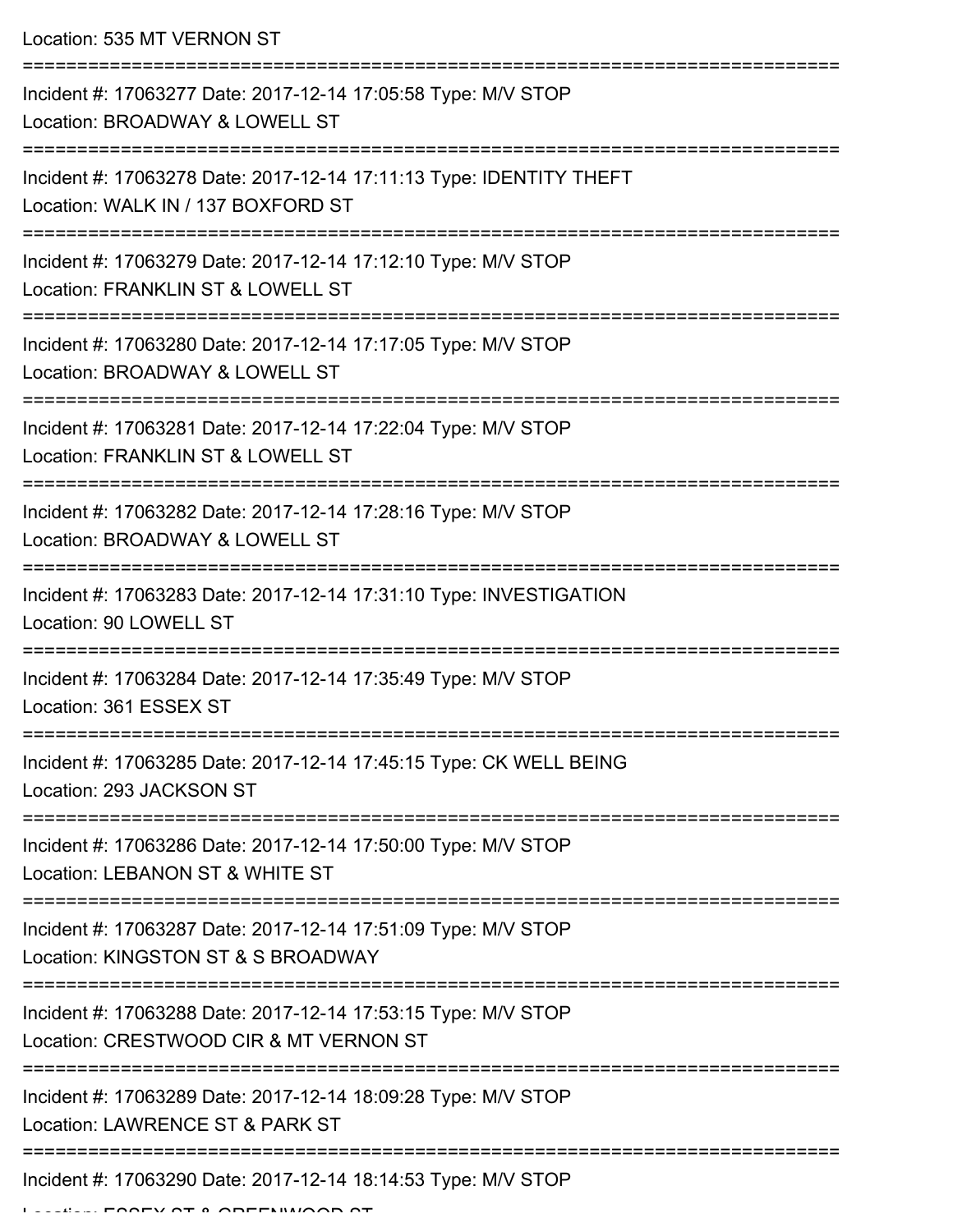| Incident #: 17063291 Date: 2017-12-14 18:15:06 Type: LARCENY/PAST<br>Location: WALK IN / 60 SARGENT ST                       |
|------------------------------------------------------------------------------------------------------------------------------|
| Incident #: 17063292 Date: 2017-12-14 18:29:12 Type: M/V STOP<br>Location: 8 INMAN ST                                        |
| Incident #: 17063293 Date: 2017-12-14 18:30:42 Type: M/V STOP<br>Location: 359 BROADWAY                                      |
| Incident #: 17063294 Date: 2017-12-14 18:31:26 Type: INVEST CONT<br>Location: 13 BUNKERHILL ST                               |
| Incident #: 17063295 Date: 2017-12-14 18:38:20 Type: M/V STOP<br>Location: BROADWAY & COMMON ST                              |
| Incident #: 17063296 Date: 2017-12-14 18:40:23 Type: M/V STOP<br>Location: 6 INMAN ST                                        |
| Incident #: 17063297 Date: 2017-12-14 18:42:52 Type: M/V STOP<br>Location: BROADWAY & LOWELL ST                              |
| Incident #: 17063298 Date: 2017-12-14 18:48:55 Type: M/V STOP<br>Location: 50 BROADWAY                                       |
| Incident #: 17063299 Date: 2017-12-14 18:55:33 Type: M/V STOP<br>Location: 11 INMAN ST                                       |
| Incident #: 17063300 Date: 2017-12-14 18:56:01 Type: DRUG VIO<br>Location: 264 S. BROADWAY                                   |
| Incident #: 17063301 Date: 2017-12-14 18:58:27 Type: INVESTIGATION<br>Location: 90 LOWELL ST                                 |
| -------------------------<br>Incident #: 17063302 Date: 2017-12-14 19:01:26 Type: MEDIC SUPPORT<br>Location: 80 CAMBRIDGE ST |
| Incident #: 17063303 Date: 2017-12-14 19:04:20 Type: RECOV/STOL/MV<br>Location: WALK IN WALK IN / 345 LOWELL ST              |
| Incident #: 17063304 Date: 2017-12-14 19:13:15 Type: NOTIFICATION<br>Location: 63 AMES ST #E                                 |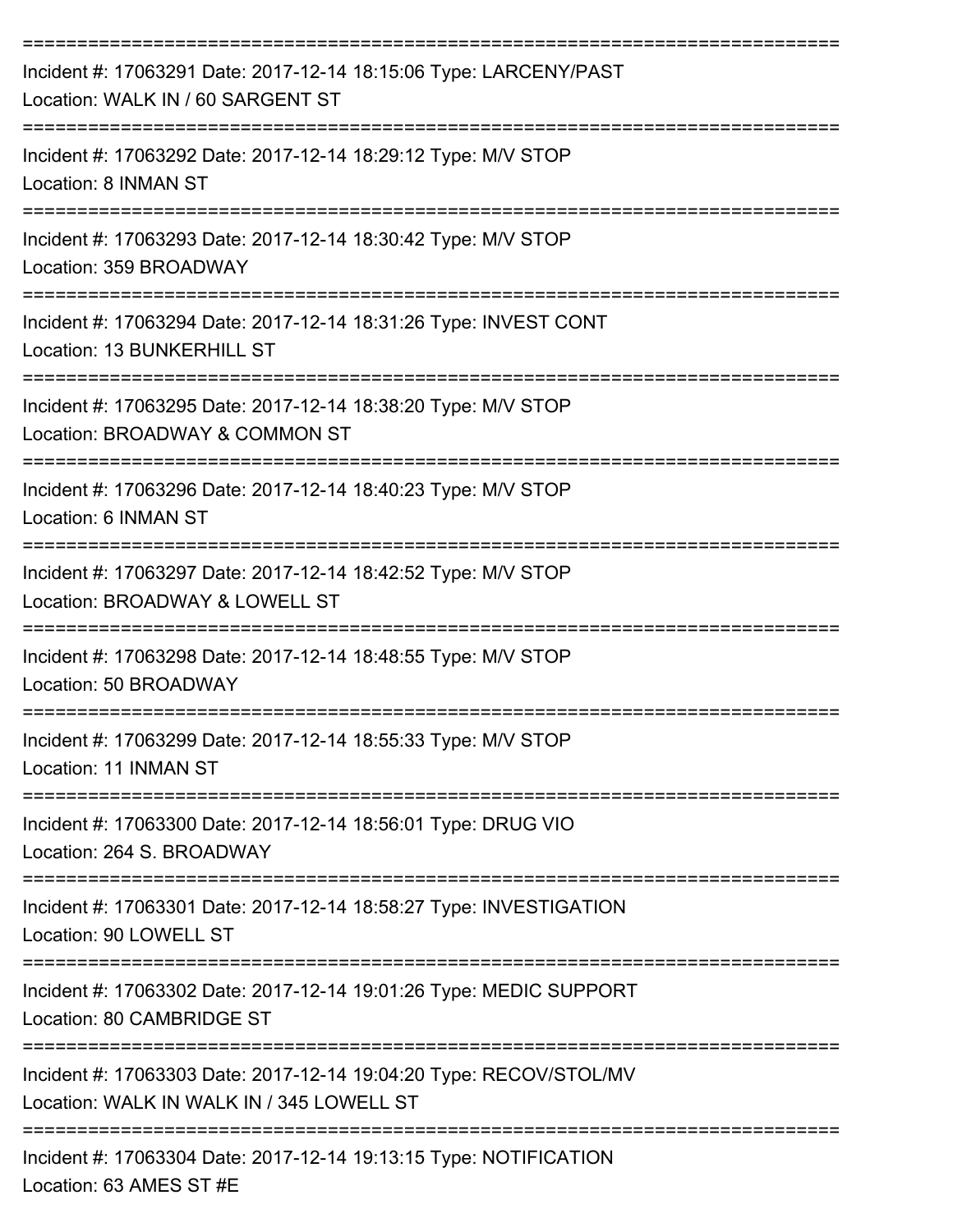| Incident #: 17063305 Date: 2017-12-14 19:22:14 Type: M/V STOP<br>Location: AMES ST & YALE ST                                    |
|---------------------------------------------------------------------------------------------------------------------------------|
| Incident #: 17063306 Date: 2017-12-14 19:22:52 Type: SUS PERS/MV<br>Location: 11 BODWELL ST                                     |
| Incident #: 17063307 Date: 2017-12-14 19:31:30 Type: NOTIFICATION<br>Location: 39 BROOKFIELD ST #1                              |
| Incident #: 17063308 Date: 2017-12-14 19:49:26 Type: MV/BLOCKING<br>Location: 329 HAVERHILL ST                                  |
| Incident #: 17063309 Date: 2017-12-14 19:55:23 Type: DISTURBANCE<br>Location: 800 ESSEX ST                                      |
| Incident #: 17063310 Date: 2017-12-14 20:00:41 Type: SUS PERS/MV<br>Location: KNOX ST & THORNDIKE ST<br>----------------------- |
| Incident #: 17063311 Date: 2017-12-14 20:06:51 Type: 911 HANG UP<br>Location: 6 GREEN ST                                        |
| Incident #: 17063312 Date: 2017-12-14 20:11:25 Type: MV/BLOCKING<br>Location: 106 ABBOTT ST                                     |
| Incident #: 17063313 Date: 2017-12-14 20:11:55 Type: DOMESTIC/PAST<br>Location: 8 GREEN ST                                      |
| Incident #: 17063315 Date: 2017-12-14 20:26:00 Type: KEEP PEACE<br>Location: WALK IN WALK IN / 140 EXCHANGE ST                  |
| Incident #: 17063314 Date: 2017-12-14 20:27:10 Type: MV/BLOCKING<br>Location: 313 HIGH ST                                       |
| Incident #: 17063316 Date: 2017-12-14 20:34:52 Type: SPECIAL CHECK<br>Location: 41-45 AUBURN ST                                 |
| Incident #: 17063317 Date: 2017-12-14 20:42:41 Type: MEDIC SUPPORT<br>Location: WALK IN / 293 JACKSON ST                        |
| Incident #: 17063318 Date: 2017-12-14 20:46:58 Type: AUTO ACC/PI<br>Location: COMMON ST & FRANKLIN ST                           |
|                                                                                                                                 |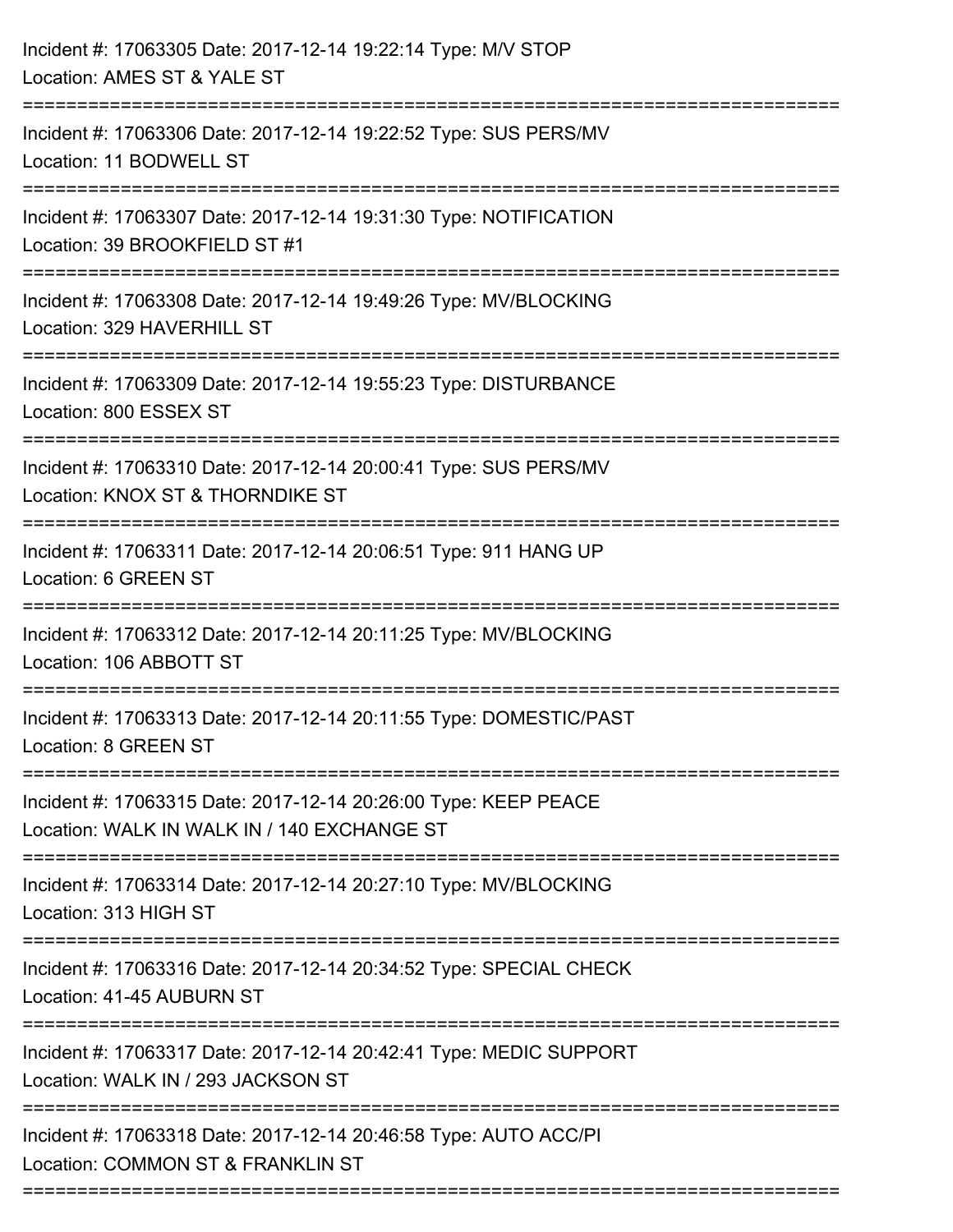Location: 671 ESSEX ST #BLD 4 FL #2 =========================================================================== Incident #: 17063320 Date: 2017-12-14 20:57:46 Type: THREATS Location: 54 NEWBURY ST #6 =========================================================================== Incident #: 17063321 Date: 2017-12-14 20:59:03 Type: M/V STOP Location: ANDOVER ST & FRONT ST =========================================================================== Incident #: 17063322 Date: 2017-12-14 20:59:03 Type: LOUD NOISE Location: 6 DIAMOND ST #29 =========================================================================== Incident #: 17063323 Date: 2017-12-14 21:21:36 Type: M/V STOP Location: 122 BEACON AV =========================================================================== Incident #: 17063324 Date: 2017-12-14 21:32:35 Type: M/V STOP Location: 122 BEACON AV =========================================================================== Incident #: 17063325 Date: 2017-12-14 21:32:39 Type: NOISE ORD Location: 248 BROADWAY #317 =========================================================================== Incident #: 17063326 Date: 2017-12-14 21:49:11 Type: M/V STOP Location: BIGELOW ST & CARLETON ST =========================================================================== Incident #: 17063327 Date: 2017-12-14 21:50:38 Type: TOW OF M/V Location: ACTON ST & WASHINGTON ST =========================================================================== Incident #: 17063328 Date: 2017-12-14 21:53:44 Type: SUS PERS/MV Location: CAMPO SECO ST & HIGHLAWN AV =========================================================================== Incident #: 17063329 Date: 2017-12-14 22:20:40 Type: DISTURBANCE Location: 86 SUMMER ST FL 3 =========================================================================== Incident #: 17063330 Date: 2017-12-14 22:22:02 Type: DISABLED MV Location: MT VERNON ST & S BROADWAY =========================================================================== Incident #: 17063335 Date: 2017-12-14 22:43:52 Type: MUTUAL AID Location: CARLETON ST =========================================================================== Incident #: 17063331 Date: 2017-12-14 22:46:48 Type: M/V STOP Location: BIGELOW ST & CARLETON ST =========================================================================== Incident #: 17063332 Date: 2017-12-14 22:49:10 Type: ALARM/BURG